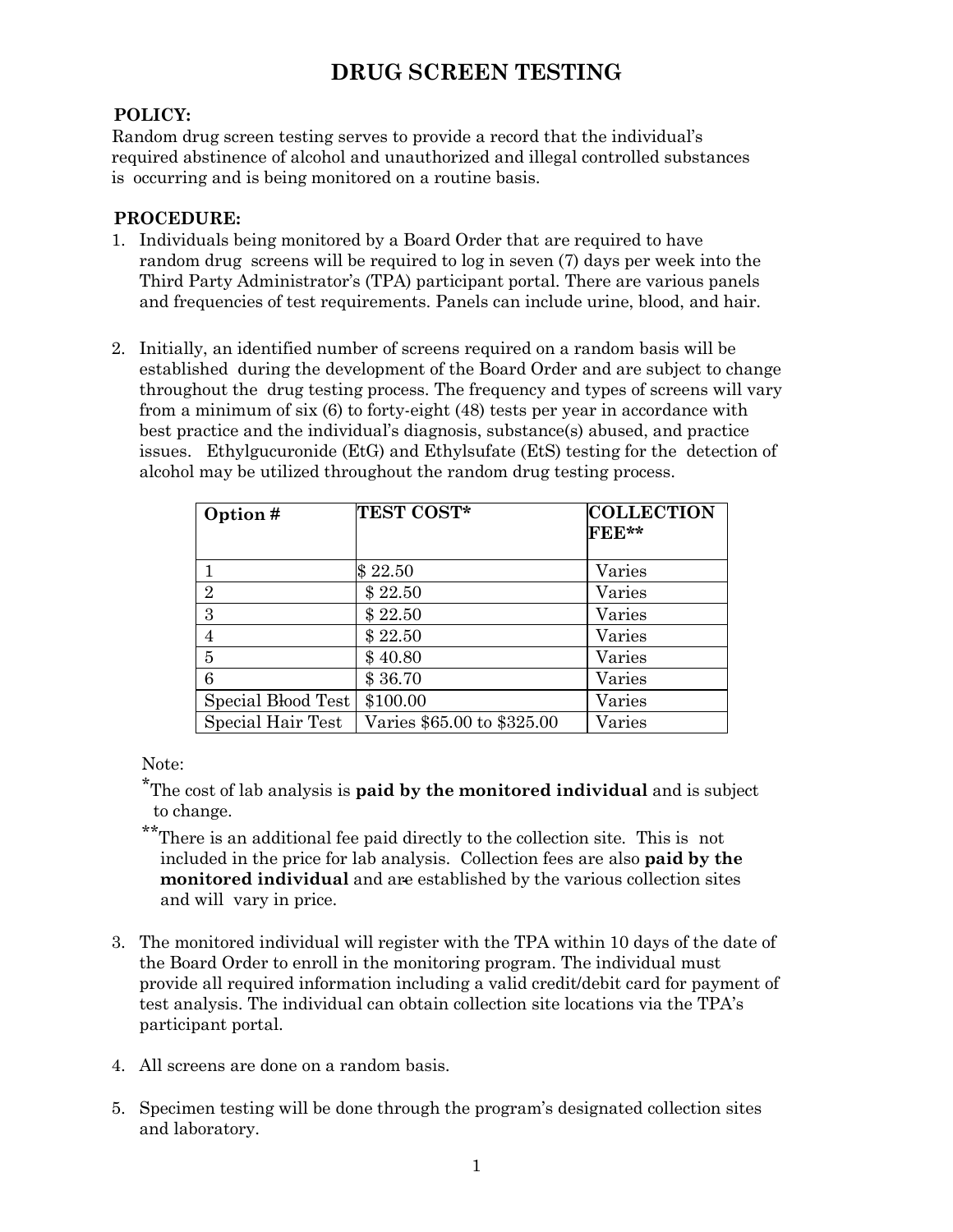- 6. All specimens are to be provided consistent with the protocols and collection procedures established by the designated laboratory. All drug screens are completed using an observed and/or secured dry room technique and following proper chain of custody.
- 7. Dilute urine may be considered positive and may be repeated as soon as possible. Drinking excess fluids prior to a drug screen may lower the specific gravity and creatinine level. A low specific gravity/creatinine may invalidate the analysis. The following criteria will be implemented for individuals who present with a specific gravity of less than 1.003 and a creatinine level of less than 20 mg/dL.
	- 1st Dilute **Letter of Concern** with a required \$100 Administrative Fee is sent to individual.
	- 2nd Dilute **Letter of Concern** with a required \$150 Administrative Fee is sent to individual. Individual must also pay for an additional drug and/or alcohol test collection and analysis to replace the invalidated analysis which may include urine, hair, or blood testing
	- 3rd Dilute **Letter of Concern** with a required \$200 Administrative Fee is sent to individual. Individual must pay for at least two (2) additional drug and /or alcohol collections and analyses (one (1) to replace the invalidated analysis and o n e ( 1) as a consequence). These tests may include urine, hair, or blood.

In addition, **all dilute test results may be subject to the established Dilute Protocol.** The monitored individual is responsible for cost of review(s).

| <b>DILUTE PROTOCOL</b>                                                                                                                                                                                                                                               |  |  |
|----------------------------------------------------------------------------------------------------------------------------------------------------------------------------------------------------------------------------------------------------------------------|--|--|
| <b>Step 1:</b> The specimen will be reviewed to determine if there                                                                                                                                                                                                   |  |  |
| appears to be a particular analyte using 50% of the                                                                                                                                                                                                                  |  |  |
| screening cutoff (Review of immunoassay data by drug                                                                                                                                                                                                                 |  |  |
| family on dilute samples -\$20.00 per review).                                                                                                                                                                                                                       |  |  |
| <b>Step 2:</b> If the laboratory reports that there is a suspected<br>analyte present at 50% of cutoff, the lab will do an<br>immediate confirmation of that analyte at the<br>laboratory's lower limit of detection (LOD)<br>(Confirmation of LOD-\$55.00 per drug) |  |  |
| If the LOD confirmation is positive, this will produce a<br>confirmed positive result.                                                                                                                                                                               |  |  |

**8.** The individual is responsible for any and all fees and costs associated with the drug screens. All drug screen payments are paid via the individuals credit/debit card. Individuals are required to have a valid credit/debit card on file in the TPA's participants portal. Failure to have a valid credit/debit card on file will result in the individual being suspended. If suspended, the individual will be unable to check-in to determine if selected for a test. The cost for the individual to be unsuspended is \$25.00.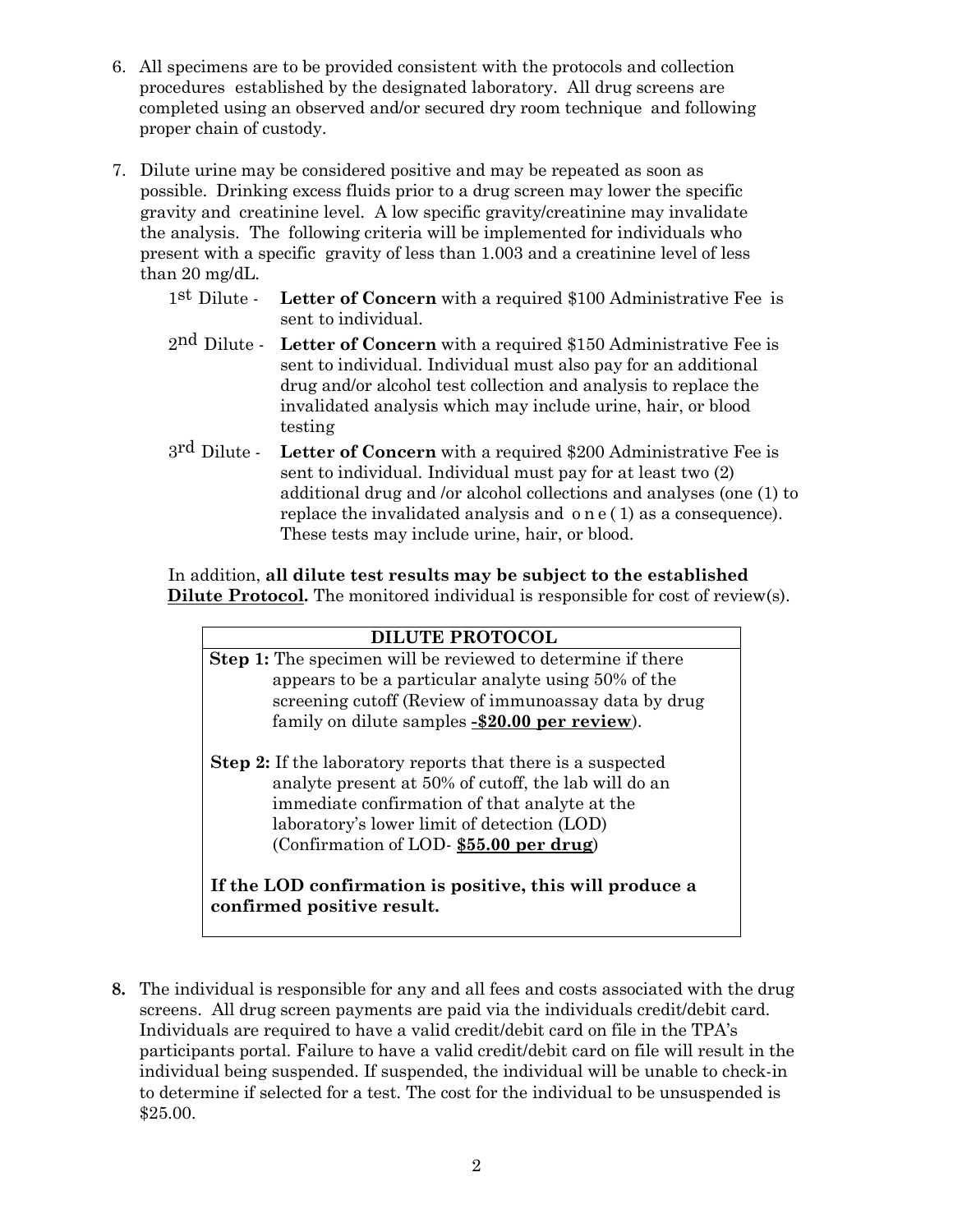- 9. Drug screen results are reported directly to the Board's designee at the Board of Nursing office.
- 10. Guidelines for request for excuse from random drug testing:
	- a. The individual must provide prior notification, via the messaging system in TPA's participant portal, a minimum of two weeks prior to the excuse date requested.
	- b. Consideration for written excuse requests will be made based on the following criteria:
		- 1. Reason for the request which may require supporting documentation attached to request.
		- 2. Location and zip code where the individual will be during the requested excuse time (\*NOTE- Testing may be required in the destination location if the request for excuse is for travel away from home area).
		- 3. Current compliance with the terms and conditions of the Board order
		- 4. Frequency of excuses requested: No more than a total of 14 calendar days in one calendar year may be approved per year
		- 5. Other exceptions may be approved after review by the Compliance Advisory Council
- 11. The individual may voluntarily submit to drug screen testing at any time.
- 12. The Board's designee or the employer may request a drug screen test if there is suspicion of use/diversion of alcohol or drugs by the individual. Refusal to immediately submit a specimen for a drug screen may be considered a positive and a violation of the Board Order.
- 13. The individual is responsible for informing any employer and/or supervisor of the need to leave work to give a drug screen test. In case of an emergency, if the individual is unable to leave the work site, the supervisor must contact the Board's designee for an excused absence within 4 hours of check-in to be considered for excuse from testing.
- 14. A positive screen may necessitate additional review by a Medical Review Officer (MRO), with an additional cost of \$50 to be paid by the monitored individual (Cost is subject to change). Positive results will be evaluated in light of information provided in consent form (i.e. medication or drugs taken) and all other information available to the laboratory and the Board. The Board's designee and/or MRO shall examine alternate medical explanations for any positive drug test results. The MRO will release the results to the Board and it is the Board's responsibility to review the results with the participant. No representative of the TPA is authorized to release the results of the MRO review to the participant.
- 15. Noncompliance issues:
	- a. A missed drug screen test or refusal to submit a specimen for a drug screen is considered a positive.
	- card, for example invalid credit/debit  $\operatorname{gard}$  (for example invalid credit/debit b. Failure of the individual to pay monthly testing costs resulting in a "Suspended" status of the individual in the TPA's portal may result in possible disciplinary action. The TPA will suspend any individual for failure of the individual to pay monthly testing costs. The TPA will charge the monitored individual a \$25 fee for any Non-Sufficient Funds (NSF) on their credit/debit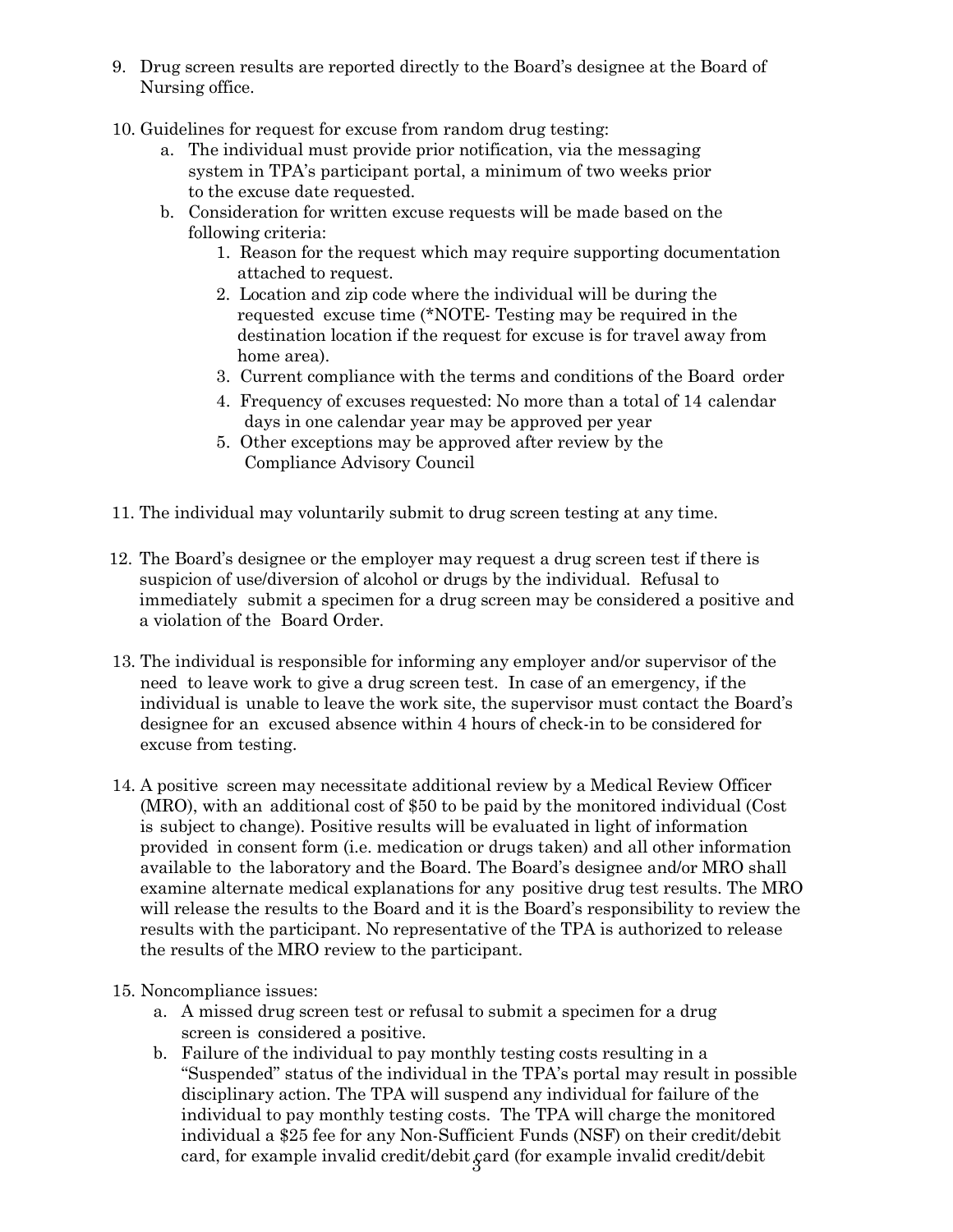card) and will be reported to the Board designee.

- c. A drug screen will be considered a confirmed positive if the proper documentation from the prescribing practitioner has not been received.
- d. A positive screen will result in referral to the Compliance Advisory Council for review and may result in additional disciplinary action.
- 16. Monitored individuals must have no dual conflicting relationship with the specimen collectors. If a conflicting relationship develops, the individual may be referred to the Compliance Advisory Council for additional disciplinary action.
- 17. Monitored individuals must log in the TPA's participant portal **Sunday through Saturday between the hours of 5am and 12 noon**, to determine if selected for testing on that day.
	- a. If testing is required that day, monitored individuals must report to the appropriate collection site and submit a specimen **that day.**
- 18. The individual must report the use of any PRN controlled substance medications or mood/mind altering substances to the Board's designee within 24 hours. via the TPA's participant portal. All required fields in the participant portal must be completed in order for medication to be considered for approval. Written verification from the designated healthcare practitioner must also be submitted, via the TPAs participant portal, to the Board's designee within 24 hours.

**Prior** to drug testing, the individual will provide via the TPA's participant portal all board required information and documentation in order for prescription(s) or any substance which could alter a drug screen to be approved, including, but not limited to:

- a. Any and all mood-altering substances and controlled substance medications, including, but not limited to:
	- 1. antidepressants
	- 2. antipsychotics
	- 3. antianxiety agents
	- 4. hypnotics
	- 5. narcotic analgesics
	- 6. sedatives
	- 7. stimulants
- b. Over-the-counter products and herbal preparations containing mind/mood altering substances matching the categories listed, including, but not limited to:
	- 1. diet aids/diuretics
	- 2. digestive aids
	- 3. energy aids
	- 4. laxatives
	- 5. painkillers
	- 6. sleep aids
- c. Dietary intake and any other substances having similar effects: It is important to know what products you are ingesting. You will need to abstain from all substances known to interfere with the toxicology screening process, including but not limited to:
	- poppy seeds, hempseeds, and et $\frac{1}{4}$ yl alcohol- Examples include: 1. Foods, beverages, over the counter medications, and products containing